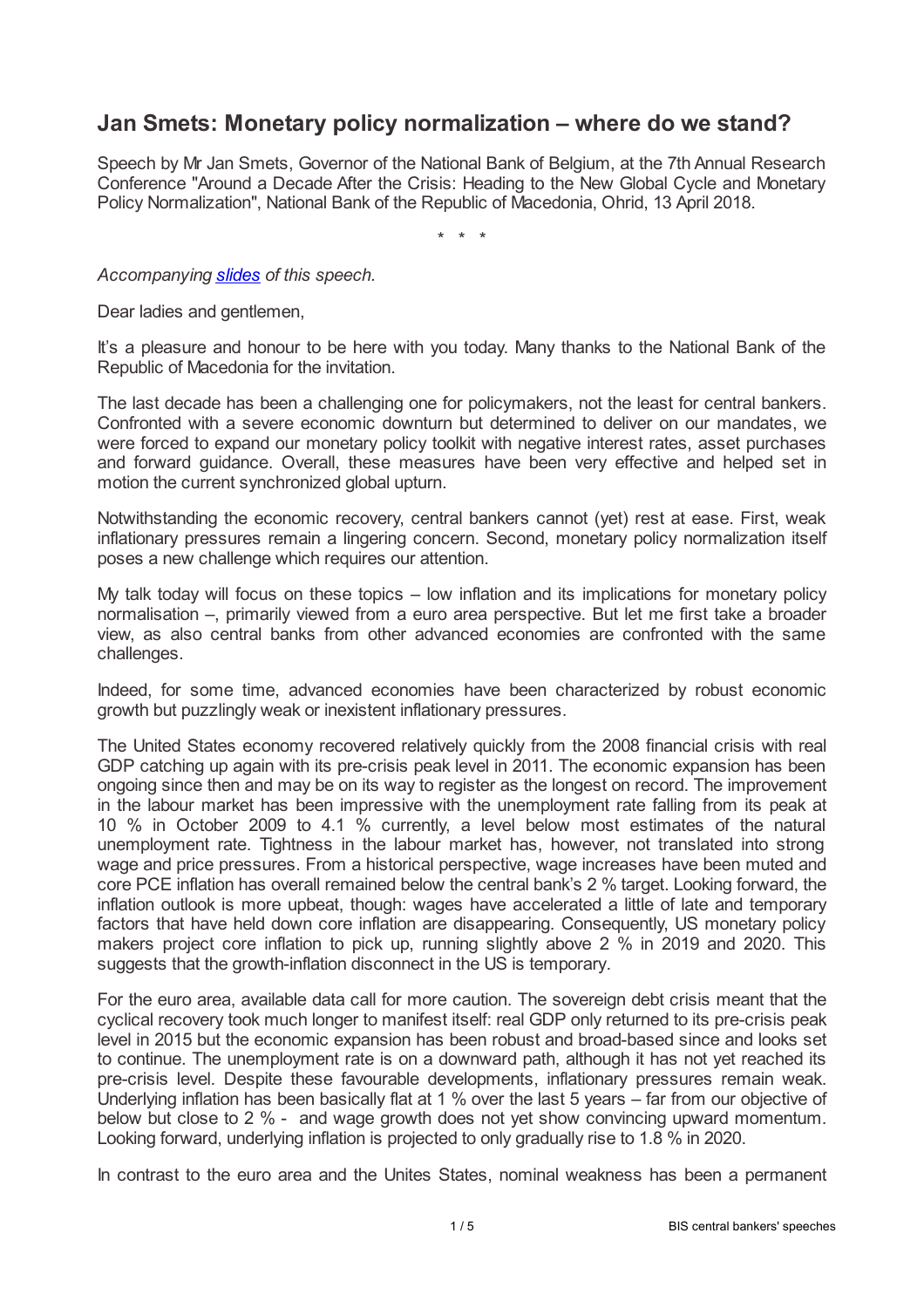feature of the Japanese economy over the last 2 decades. While recently, economic growth has strengthened a bit and the unemployment rate fell to record lows, wage growth has remained weak and inflation stubbornly low. The Bank of Japan appears confident in reaching its inflation target, however, projecting CPI inflation excluding fresh food to accelerate to above 2 % in 2019.

As the three economies find themselves at different points in the business cycle and confidence in inflation getting back to target varies, the respective monetary policy stances differ as well.

On the one hand, the Federal Reserve is well underway with normalization. It ended its net asset purchases in October 2014, started raising the federal funds rate in December 2015 and has recently started to gradually reduce its balance sheet. Consequently, the federal funds rate has again become the primary tool for signalling the monetary policy stance. In March the rate's target range was hiked to 1.5 % to 1.75 %; currently markets expect 3 more rate hikes this year while Fed officials pencil in 2 more.

On the other hand, the Eurosystem and the Bank of Japan remain more cautious, keeping their monetary policy stimulus in place. In 2016, the Bank of Japan even revamped its monetary policy framework introducing negative rates, yield curve control and an inflation-overshooting commitment. In the euro area, the strengthening recovery and improved confidence in inflation converging to our aim have allowed us to gradually start recalibrating our monetary policy package over the past months. We reduced the pace of our monthly net asset purchases and removed some so-called "easing biases" in our communication. This notwithstanding, our overall stance continues to be very accommodative.

The cautious approach taken by the Eurosystem is inspired by the multitude of uncertainties that remain present in the economy and that are complicating our understanding of how the economy exactly works.

I already mentioned one such uncertainty: the link between inflation and economic growth.

Recent research has come up with a number of possible explanations accounting for the slower reaction of underlying inflation to a strengthening economy. One entails that despite the robust recovery, labour market slack might be larger than presumed.

For instance, in the euro area the "broad" unemployment rate – which includes discouraged work-seekers and employees working part-time but who would want to work full-time – rose considerably more strongly during the crisis than the conventional unemployment rate. And the gap between the two remains wider than before the crisis. This suggests that the untapped supply of labour remains possibly more significant than suggested by the simple unemployment rate.

The recent downward revisions in the natural rate of unemployment – here the European Commission's NAWRU (non-accelerating wage rate of unemployment) estimates are shown – also make us suspect that slack in the euro area is bigger than we thought. They imply that the economy could converge towards a lower level of unemployment without creating inflationary pressures.

Past and ongoing structural reforms, for one, could account for the boost to labour supply, and therefore to the economy's potential as a whole. On the one hand, this entails good news as we have more margin to grow. How much precisely remains, however, an open question as the exact magnitude of slack and the pace at which it is eroding remain uncertain. On the other hand, higher slack implies a slower convergence of inflation towards our aim and such a long period of too low inflation can also pose specific challenges, even beyond its underlying cause – the excess capacity.

Let me now try to shed some light on how important this slack story is in explaining the low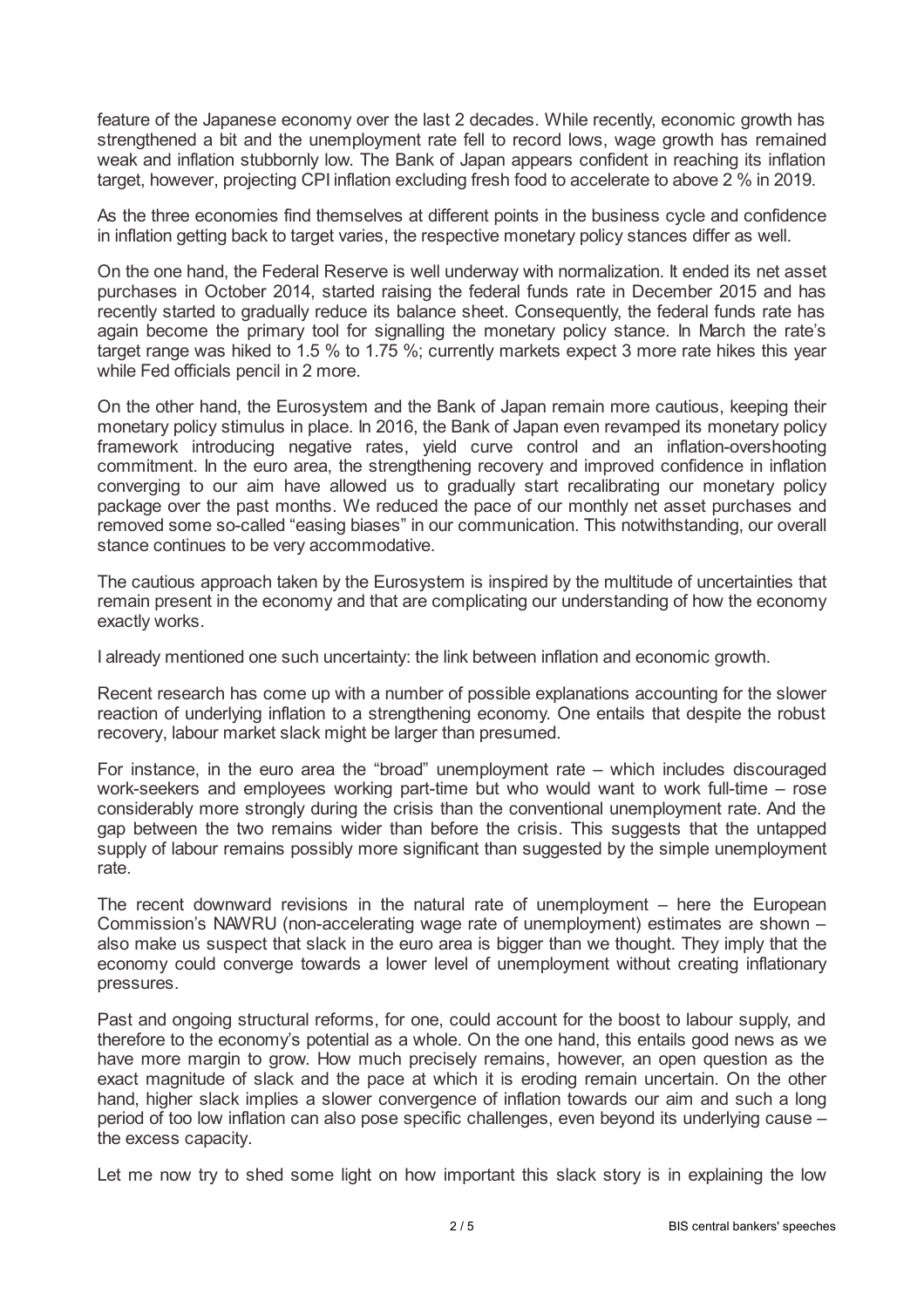inflation or whether also other factors play a role here.

A Phillips curve analysis – allowing for time-variation in the parameters – can give us an idea. It caters for many potential sources of low inflation, including idle resources but also lower trend inflation and external price pressures.

<span id="page-2-0"></span>In house NBB estimates $\frac{1}{1}$  $\frac{1}{1}$  $\frac{1}{1}$  find that since 2013 the negative output gap and weaker import prices have been the most important factors in lowering headline inflation in the euro area. While import prices are now pulling up inflation – reflecting the impact of the recent recovery in oil prices – slack still remains a bit of a drag.

Nominal factors – related to how firms and households set prices and wages – seem to have played a more limited role. As of 2013, trend inflation seems to have fallen a bit below 2 %, but only slightly so. In addition, inflation persistence – which is captured by the ρ in the Phillips curve equation – appears to have increased somewhat. This implies that shocks have a longer-lasting impact on inflation as a result of which inflation converges more slowly to its trend. In this regard, the long period of low inflation could have led firms and unions to become more backwardlooking when setting prices and wages, making inflation more persistent. Or it could also reflect that the lower bound has somewhat affected monetary policy's effectiveness in dealing with the shocks hitting the euro area economy.

As the euro area expansion proceeds, most of these disinflationary forces should disappear. As a result, inflation should recover to our target of close to but below 2 %, albeit perhaps a little more slowly given the higher inflation persistence.

Another uncertainty that warrants a cautious monetary policy approach concerns the level of the natural rate of interest. Of course, our estimates about its level are always a bit of a guess as the natural rate is unobservable. What several studies suggest, however, is that it has fallen in several advanced economies since the crisis. That puts an even higher premium on bringing inflation back towards our inflation aim – even if the absorption of slack that accompanies it is of course already a very good reason to do so.

In a low real rate world, the frequency of lower bound periods is likely higher. In such an environment, avoiding inflation to settle at too low levels is of utmost importance as it helps preserve the macroeconomic stabilization capacity of the central bank's nominal policy rate instrument. Were we to allow trend inflation to settle below pre-crisis levels and hence below our price stability definition, it would imply even lower nominal interest rates in steady state. This means that, faced with negative shocks, the central bank would have a smaller margin to reduce rates, so recessions might last longer and inflation would recover more slowly.

True, faced with the lower bound, the central bank could use non-standard measures more often. Yet, such unconventional measures – asset purchases and negative interest rates, for instance –, while effective, are typically seen to have more side effects, including on financial stability, and they also have limits.

Because of the firm commitment to bring inflation back in line with our inflation aim, I thus believe that the prudent, persistent and patient monetary policy approach followed by the Governing Council so far is fully justified.

The different environment that we are operating in since the crisis should make us more wary of past relationships guiding our decisions today and tomorrow. These will continue to be supported by a cautious monitoring of actual data, in particular wage growth and underlying inflation.

The conditionality is embedded in our reaction function in the form of the concept of "Sustained Adjustment in the Path of Inflation" (SAPI). It entails that inflation has to move in line with our aim of below but close to 2 % in a sustainable way. This requires that three criteria, namely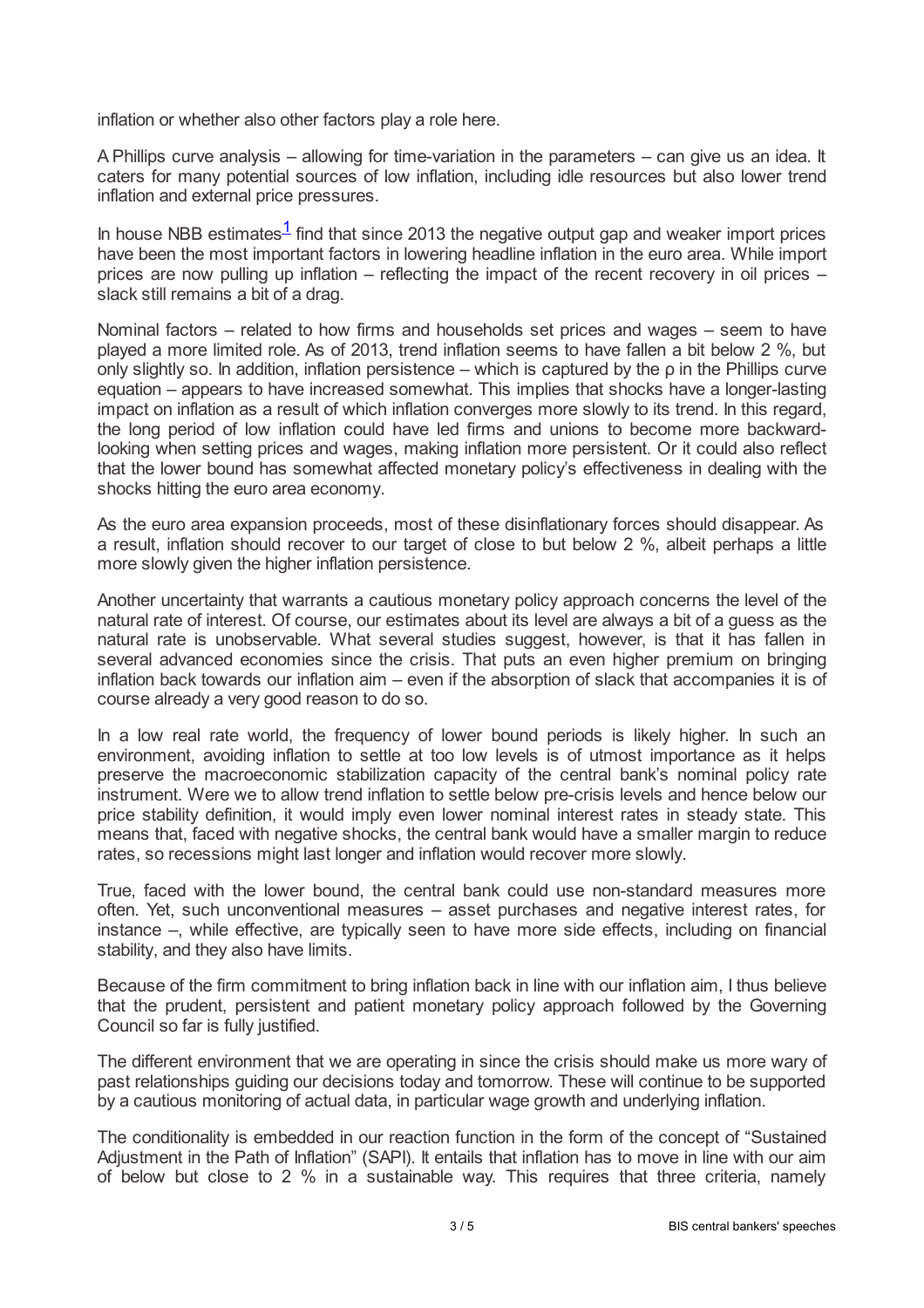convergence, confidence and resilience, have to be fulfilled. At present, we are increasingly confident that inflation is on a rising path and converging to our objective in the medium term. But it lacks some resilience, though, as it still relies on our monetary policy support.

Therefore our monetary policy package remains in place for now. This is fully consistent with our primary objective of realizing price stability. In doing so, we give the economy the time to tap its full potential.

This steady-hand approach of monetary policy should also pay off in the future. For one, it helps ensure that when we start normalizing we will be able to do so in a durable way, meaning in an economy where the nominal and real side are sufficiently strong. Again having mandateconsistent inflation readings will allow the central bank to perform its stabilising role at all times, including during future recessions.

This brings me to my next topic, namely: what would the ECB's monetary policy normalization look like? Even if it is early days to talk in detail about this, our forward guidance gives already some guiding principles that I would like to share with you.

The first decision we will make concerns our asset purchase programme. Its horizon is conditional on SAPI, so once we decide that sufficient progress on this front has been made, net asset purchases will gradually come to an end.

By reinvesting maturing assets for as long as necessary, we ensure that the stock of assets on our balance sheet will remain stable for a good while, and that the downward pressure on longterm interest rates will persist. In other speeches, Peter Praet has already shown that the reinvestment policy indeed has a very persistent impact on term premia<sup>[2](#page-4-1)</sup>.

<span id="page-3-0"></span>Likewise, our continued pledge to keep key policy rates at their current levels well past the end of net purchases has assured in the past and will assure in the future that the short-end of the curve remains firmly anchored at low levels. As we move further in time, the main instrument for shaping the stance will again become the key policy rates, including forward guidance about their likely evolution. As such, our communication will likely be further specified and calibrated to ensure that inflation continues to evolve in line with our objective.

We will continue to inform markets to the best of our ability about the state of our thinking about the way forward, making adjustments to our policy as predictable as possible.

Predictability and gradualism should also limit the spillovers to Central, Eastern and Southeastern European (CESEE) countries when we decide on normalizing our monetary policy.

Indeed, the Federal Reserve "taper tantrum" of May 2013 did lead to sizeable capital outflows from catching-up economies, including in the CESEE region. However, the monetary policy tightening alluded to in Ben Bernanke's tapering speech came as a surprise to financial markets; as said before, the ECB's monetary policy normalization aims to be gradual and predictable. Moreover, since then, CESEE countries have taken steps to reduce their vulnerabilities: most of them now have deeper local currency debt markets, smaller macro imbalances, and stronger macroeconomic frameworks.

Nevertheless, CESEE countries are still exposed to a tightening in global financial conditions, due to their generally elevated external liabilities; at 56 % of GDP on average (in 2017), most CESEE countries have a relatively high external debt ratio. Vulnerability to a rise in global rates varies greatly across the region, however, reflecting not only differences in debt levels but also in the structure of countries' external liabilities, including the role of FDI versus more volatile capital inflows in those liabilities and the shares of foreign currency and short-term debt.

Hence, CESEE countries should take advantage of the current stronger global economy to